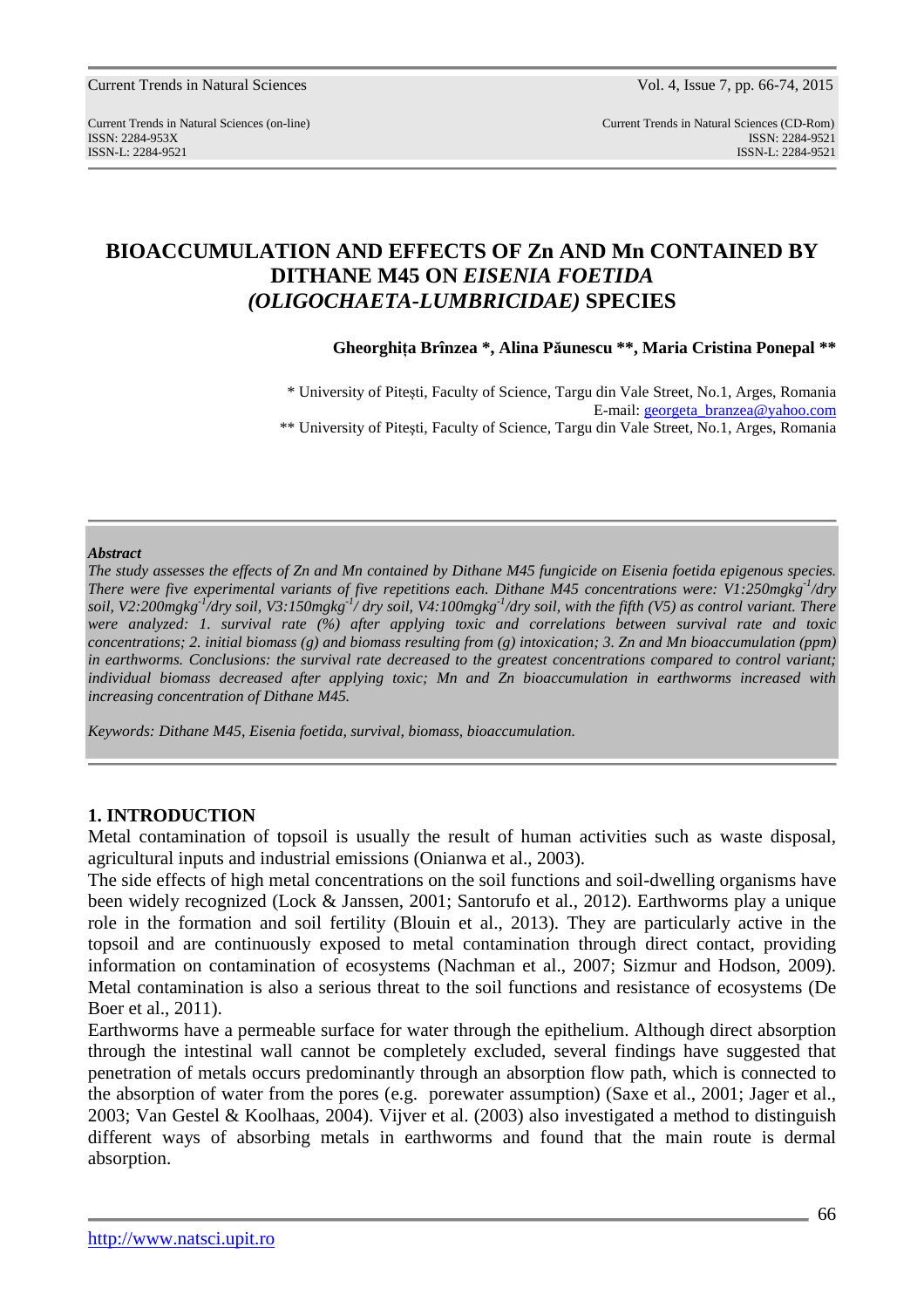Current Trends in Natural Sciences (on-line) Current Trends in Natural Sciences (CD-Rom) ISSN-L: 2284-9521 ISSN-L: 2284-9521

*Eisenia fetida* is now used as standard species in terrestrial ecotoxicology tests (Langdon et al., 2005; Peijnenburg & Vijver, 2009). It is cultivated for vermicompost or fishing and is rarely found in natural soils. It lives only in rich organic matter soils (e.g. compost and manure) (Edwards & Arancón, 2004). Ecological differences of species have consequences on exposure, accumulation and sensitivity to metals. For example, various features of earthworms such as feeding or habitat (soil depth, soil type) can affect the contact degree with contaminated soil particles and, therefore, can lead to differences in metal exposure.

Zinc occurs naturally in air, water and soil. It is an essential mineral and its deficiency leads to harmful effects on plants (Broadley et al., 2007), animals (Prasad, 2008), and people. After iron, it is the only metal that occurs in all classes of enzymes (Broadley et al., 2007). Although zinc is an essential element, too much zinc can be harmful to organisms (plants and animals). When agricultural soils are polluted with zinc, animals can absorb concentrations that are harmful to their health. Water-soluble, zinc can contaminate the groundwater which, in turn, affects the bodies that inhabit the soil by absorption. Zinc toxicity for terrestrial organisms is dependent on bioavailability, which in turn is determined by various factors such as speciation of zinc and the physical, chemical and biological properties of the soil. Bioavailable fraction of zinc in the soil has been calculated to range from <1% to 10% of the total concentration of zinc.

Among terrestrial invertebrates, earthworms (*Eisenia andrei*) and woodlice (*Porcellio scaber*) showed negative effects on reproduction from total zinc concentrations of 560-1600 mg / kg soil.

Manganese (Mn) is the most abundant metal in natural environments and includes approximately 0.1% of the Earth's crust (Cicad, 2004). It is actively absorbed and used by plants and animals (ATSDR, 2008) being essential in ecosystem functioning. As a constituent of the soil, its concentrations range between 40 and 900 mg/kg<sup>-1</sup> pure Mn. It does not occur in the environment in a pure form but combined with other elements such as oxygen, sulfur, carbon, silicon and chlorine. These types of Mn are solid and some of them may be dissolved in water or can exist as small particles in the air. Small particles of dust in the air usually lay on the ground, depending on their size, weight, density and weather conditions. Mn exists in soils, both as organic and inorganic forms in several oxidation states, i.e.,  $0, +2, +3, +4, +6, +7$  (Post JE, 1999).

Research has focused on the toxic effects of inorganic compounds containing  $Mn^{2+}Mn^{3+}$ , and  $Mn^{4}$ <sup>+</sup> ions because they are the most prevalent forms in the biological systems (Millaleo et al., 2010).

Most studies have approached Mn bioaccumulation in animals by food ingestion and direct absorption from the soil by skin contact and/or ingestion of soil generally used by earthworms, nematodes and springtails (Hartenstein, 1981; Kuperman, 2004).

The study aims at zinc and manganese effects of Dithane M45 content, on *Eisenia foetida* species. The specific objectives were: 1. analysis of survival rates (%) after applying toxic and correlations between survival rate and toxic concentrations; 2. analysis of initial biomass (g) and biomass (g) after intoxication; 3. analysis of Zn and Mn bioaccumulation (ppm) by earthworms.

# **2. MATERIALS AND METHODS**

*Eisenia foetida* individuals used in the experimental variants were mature and obtained from a farm in Romania practicing vermiculture.

**Test underlayer**. Preparation of OECD underlayer (OECD 207/1984, 222/2004) was conducted as follows: 10% peat moss; 20% kaolinite clay; 69% industrial quartz sand with a particle size from 0.05mm up to 0.2mm; 1% calcium carbonate  $(CaCO<sub>3</sub>)$ . All amounts were mixed, while plant debris, dirt and possible pebbles were removed. The water content of the underlayer was determined by bringing it to a constant weight while drying it in an oven at  $105\degree$ C for 8 hours. After determining humidity, the basic underlayer was filled with 1.5 liters of distilled water in order to bring it to the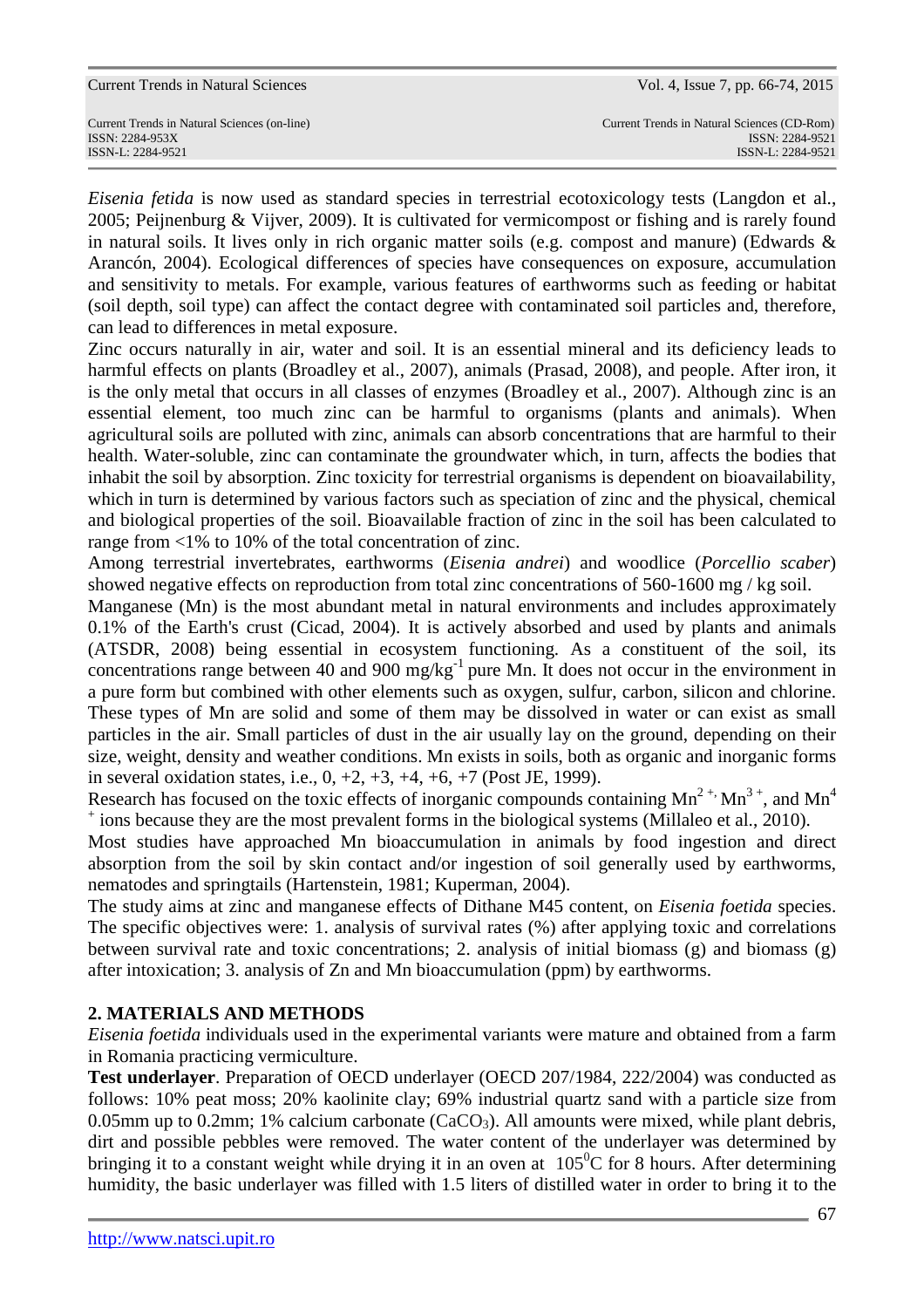|  |  | <b>Current Trends in Natural Sciences</b> |
|--|--|-------------------------------------------|
|  |  |                                           |

Current Trends in Natural Sciences (on-line) Current Trends in Natural Sciences (CD-Rom)

optimal humidity (approx. 25-42% dry weight of the basic underlayer). Calcium carbonate was added to bring the underlayer to a pH of 6.0.

**Acclimatization.** Experimental samples for acclimatization were prepared before applying toxic. The underlayer (soil) sampled from the maize cultivated area was introduced in 800 g glass jars. There were five experimental variants V1, V2, V3, V4, V5. The 5th was the control variant. There were 5 repetitions for each concentration. Before inoculation, earthworms were immersed into distilled water to remove excess soil on their body surface, then they were placed on filter paper to remove the water. Individual biomass (g) on the analytical balance was also determined. 10 individuals for each variant were introduced in concentrations. After all individuals had entered the soil, samples were covered with previously drilled lids to let the air penetrate and to prevent water evaporation. Then they were brought to the climate chamber for 7 days at a temperature of 20°C and constant humidity.

After acclimatization, the samples were removed to check the soil humidity, the survival rate was analyzed, and they were placed again in the pots with underlayer / soil. The fine powder toxic was applied over the soil surface. The following toxic concentrations were used:  $V1 = 250$ mgkg<sup>-1</sup>/dry soil, V2=  $200$ mgkg<sup>-1</sup> dry soil, V3=  $150$ mgkg<sup>-1</sup> dry soil, V4= $100$ mgkg<sup>-1</sup> dry soil, with V5 as the control variant. Concentrations were determined according to specialized studies starting from  $LC_{50}$ for lumbricidae. After applying toxic, the samples were placed again in the climate chamber at a temperature of 20°C with constant humidity for 30 days. Earthworms were not fed throughout the test. After 30 days, earthworms were removed from the climate chamber and there were analyzed: survival rate, individual biomass and bioaccumulation of zinc and manganese.

**Dithane M45**. According to Regulation (EU) no.1907/2006, as amended by Regulation (EU) No. 453/2010 and Regulation (EU) nr.1272/2008, Dithane M45 is contact fungicide containing 80% mancozeb. It is part of the 4th group of toxicity, dithiocarbamate and thiuram derivatives with broad-spectrum action. It is the most used worldwide fungicide approved to combat more than 400 diseases in more than 70 crops. By the multi-site action model (interrupts enzymatic activity in 6 different points), it prevents resistance to pathogen.

**Bioaccumulation.** After completion of the test it was determined bioaccumulation of Zn and Mn Dithane M45 content by atomic emission spectrometry with inductively coupled plasma (ICP-AES). Variant Liberty 110 spectrometer was used for the quantitative determination of zinc and manganese. The instrument had a 40.68 MHz radio frequency generator and 0.75m Czerny-Turner monochromator. The instrument operating parameters were: plasma flow 12L / min, V-Groove nebulizer, rotation pump 15 rpm, 10 sec integration time and automatic background. The reagents used for the mineralization of the samples were nitric acid (67% -75 ml), Merck hydrogen peroxide (15ml) and distilled water to bring the 10 ml flasks to their volume, after the mineralization of the samples on the sand bath. To calibrate the spectrometer there were used five reference solutions of various concentrations obtained by the dilution of a multi-element standard solution (ICP-AES Etalon multi-element Merck IV solution) with a concentration of 1000mg / l.

**Statistical analysis.** Statistics of the results was made using SPSS 16 for Windows. For the analyzed parameters Duncan test was applied for analysis of variance, and significance threshold p<0.05. It has been drawn the trend line and the coefficient of determination calculated (R Square) to illustrate the correlation between toxic concentrations in the experimental variants and survival rate, the significant correlations between toxic concentrations and the amount of Zn and Mn bioaccumulated by earthworms.

# **3. RESULTS AND DISCUSSIONS**

Effects of Dithane M45 on survival rate.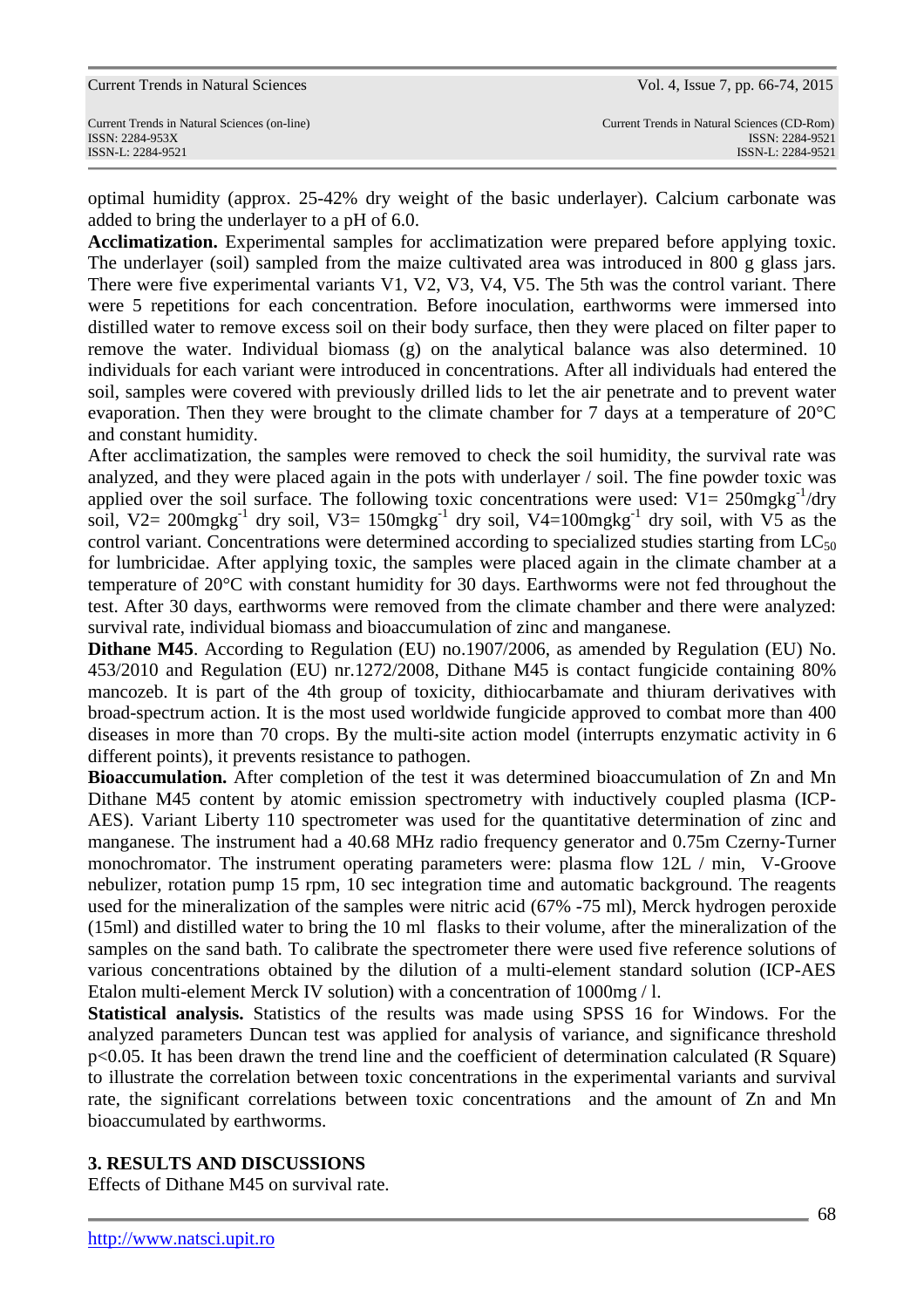*Eisenia fetida* is the standard test species used in terrestrial ecotoxicology, because it can be easily grown on organic waste and has a short generation cycle (ISO 1993, OECD, 2004).

Tests of the sensitivity of several species of earthworms have revealed that *Eisenia fetida* is relatively less sensitive to chemicals (Owojori end Reinecke, 2009).

Although their tolerance varies from species to species, research has shown a decline in populations of earthworms, in response to large amounts of chemicals. Experiments on *Eisenia foetida* are consistent with results published in the literature on mortality of this species after applying toxic (Abbiramy et al., 2014).

Figure 1 shows the experimental variants and survival rate after applying different concentrations of Dithane M45. The lowest survival rate with significant differences was observed in V1 for a concentration of  $250mgKg^{-1}$  (76%) compared to control variant (V5 = 100%), although decreases in the survival rate were recorded in all experimental variants V2 (200mgKg<sup>-1</sup>) = 82%; V3(150mgkg<sup>-1</sup>)  $1$ )=88%; V4 (100mgkg<sup>-1</sup>)=98%) compared to control variant (V5).

The average difference was significant for a confidence interval of 0.05. Analysis of the correlation between survival rate and toxic concentrations (Fig. 2) showed a significant decrease in the survival rate of individuals with increased toxic concentration ( $R^2$ =0.624; p<0.0001).

Mortality was the most commonly used parameter for evaluating chemical toxicity to earthworms (Van Gestel end Van Dis, 1988, Robidoux et al., 1999). However, research has shown that survival is less sensitive to an ecotoxicological point (Moriarty, 1983) and tests of acute mortality provide risk estimation in 95% of cases (Frampton et al., 2006, Eftekhari et al., 2013).



*Figure 1. Survival rate (%) of individuals exposed to intoxication with Dithane M45 in the 5 experimental variants V1 (250 mg·Kg-1); V2 (200 mg·Kg-1); V3 (150 mg·Kg-1); V4 (100 mg·Kg-1); V5 (control variant). Bars with the same letters are not significantly different at 5% level, according to Duncan's multiple range test*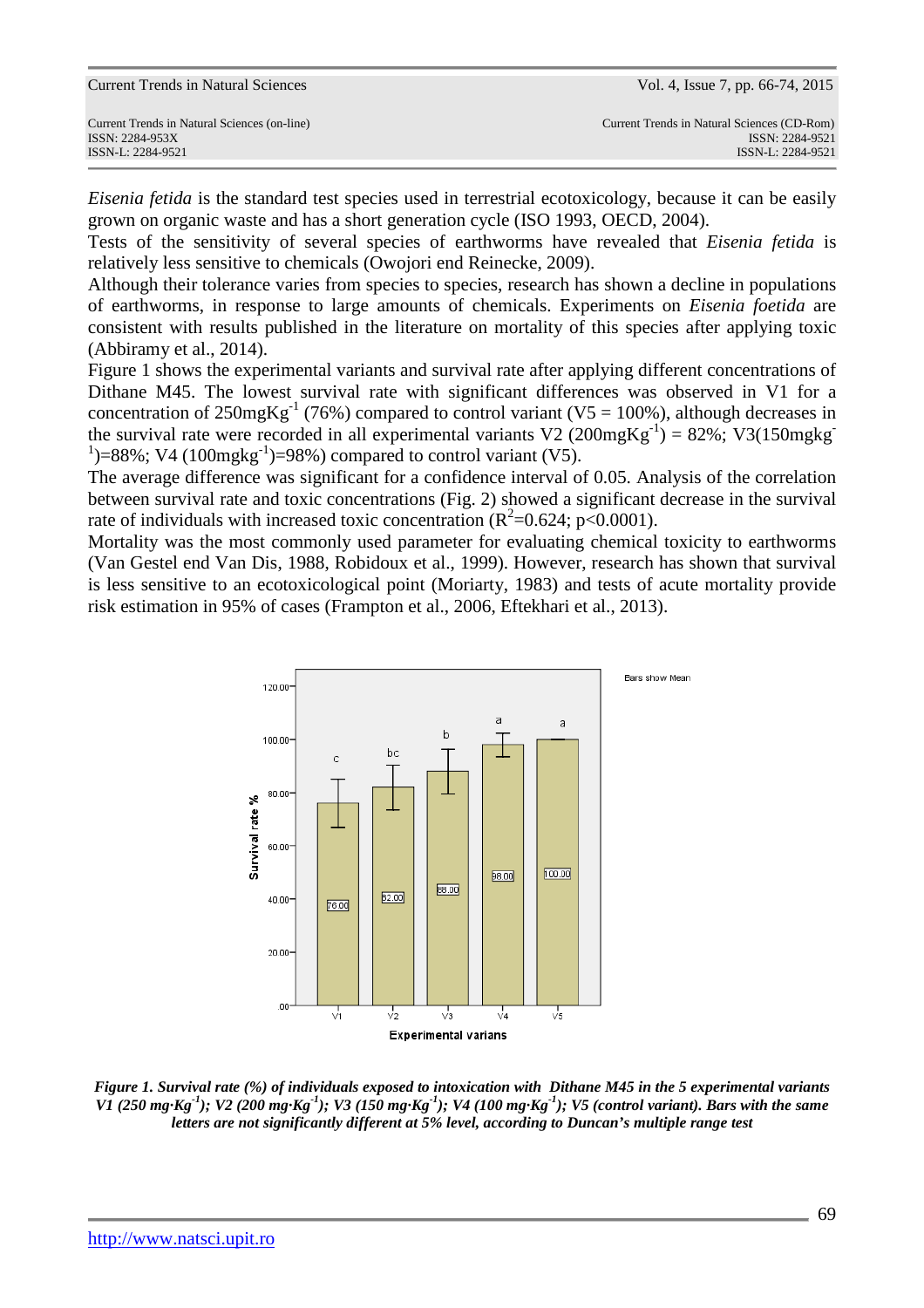

*Figure 2. Correlation between survival rate of individuals (%), represented by the trend line in the 5 experimental variants exposed to toxic action (Dithane M45): V1 (250 mg·Kg-1); V2 (200 mg·Kg-1); V3 (150 mg·Kg-1); V4 (100 mg·Kg-1); V5 (control variant).*

Biomass. A series of studies on *Eisenia fetida* species highlighted the response of earthworms under the action of pesticides. Figure 3 shows biomass of experimental variants prior to application of toxic. At the end of toxicity test, statistical analysis showed that individual biomass of V1, V2, V3 and V4 has not changed significantly compared to control variant (V5) ( $p > 0.05$ ). Average values of biomass before applying toxic ranged from 3.110g - 2.698g. Biomass determined after intoxication (Figure 4) with Dithane M45 in concentrations corresponding to variants V1 and V2 is significantly lower ( $p$  <0.05) compared to control variant (V5). There were no significant decreases in biomass for V3 and V4 compared to control variant. The decrease in biomass was likely due to lack of food during the experiment and the test underlayer used. Decreases in earthworms' biomass after applying fungicides were also observed by Römbke et al. (2004) and Iglesias et al., (2003) in their research.

Other studies have shown that earthworms' response to exposure to pesticides in laboratory conditions could be influenced by the type of underlayer, temperature, light, humidity and the length of exposure (Butt, 2007, Lowe and Butt 2007, Zhang et al . 2013).

Bioaccumulation. Limited mobility of earthworms makes them appropriate for monitoring the potential impact of soil contaminants (Hsu et al., 2006, Suthar et al., 2008).

According to Suthar et al., (2008), earthworms accumulate a considerable content of metals in their tissues. Figures 5, 6 show correlations between concentrations of Dithane M45 in experimental variants and the amount of Mn and Zn (contained by Dithane M45), bioaccumulated by earthworms. In case of Mn bioaccumulation there was a significant positive correlation ( $R^2$ =0.540; p<0.0001) between concentration of toxic and bioaccumulation compared to control variant (V5). The highest amount of bioaccumulated Mn was recorded in concentrations of  $250mgKg^{-1}$  (10.3480) ppm) and 200 mgKg<sup>-1</sup> (10.7580 ppm) for V1 and V2.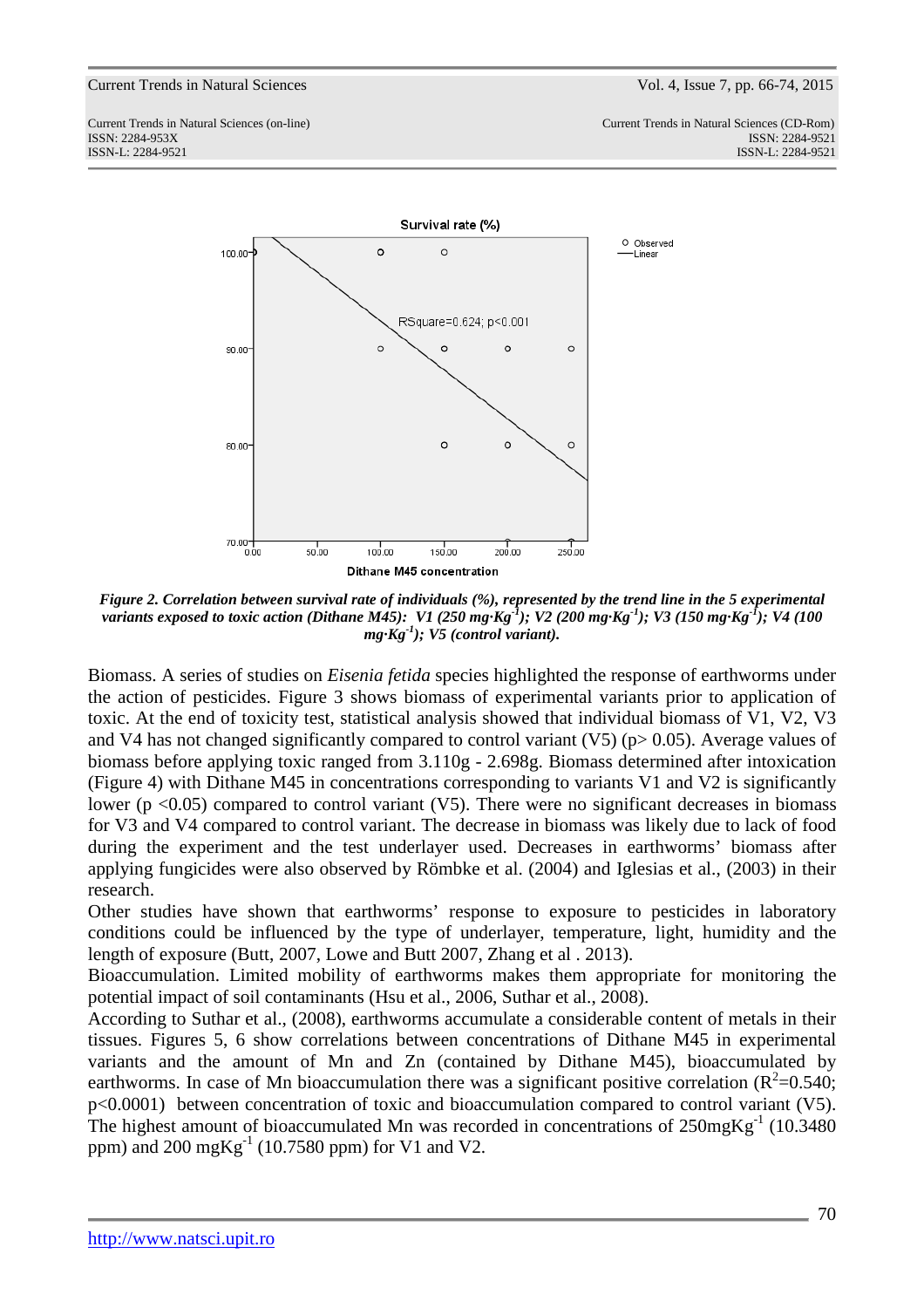

*Figure3. Biomass of individuals (g) in the 5 experimental variants before applying toxic (Dithane M45). Bars with the same letters are not significantly different at the 5% level, according to Duncan's multiple range test.* 



*Figure 4. Biomass of individuals (g) in the 5 experimental variants after applying toxic (Dithane M45). Bars with the same letters are not significantly different at the 5% level, according to Duncan's multiple range test*.

Suther (2007) stated that earthworms accumulate metals in their tissues by linking with some metalloproteins called metallothioneins. Generally, earthworms need to consume a large amount of soil whereas the digestive process releases heavy metals in their free forms in the lumen. Metals are then absorbed by the intestinal epithelial mucosa. In this way, earthworms accumulate heavy metals in cells of the digestive canal (Suther, 2008).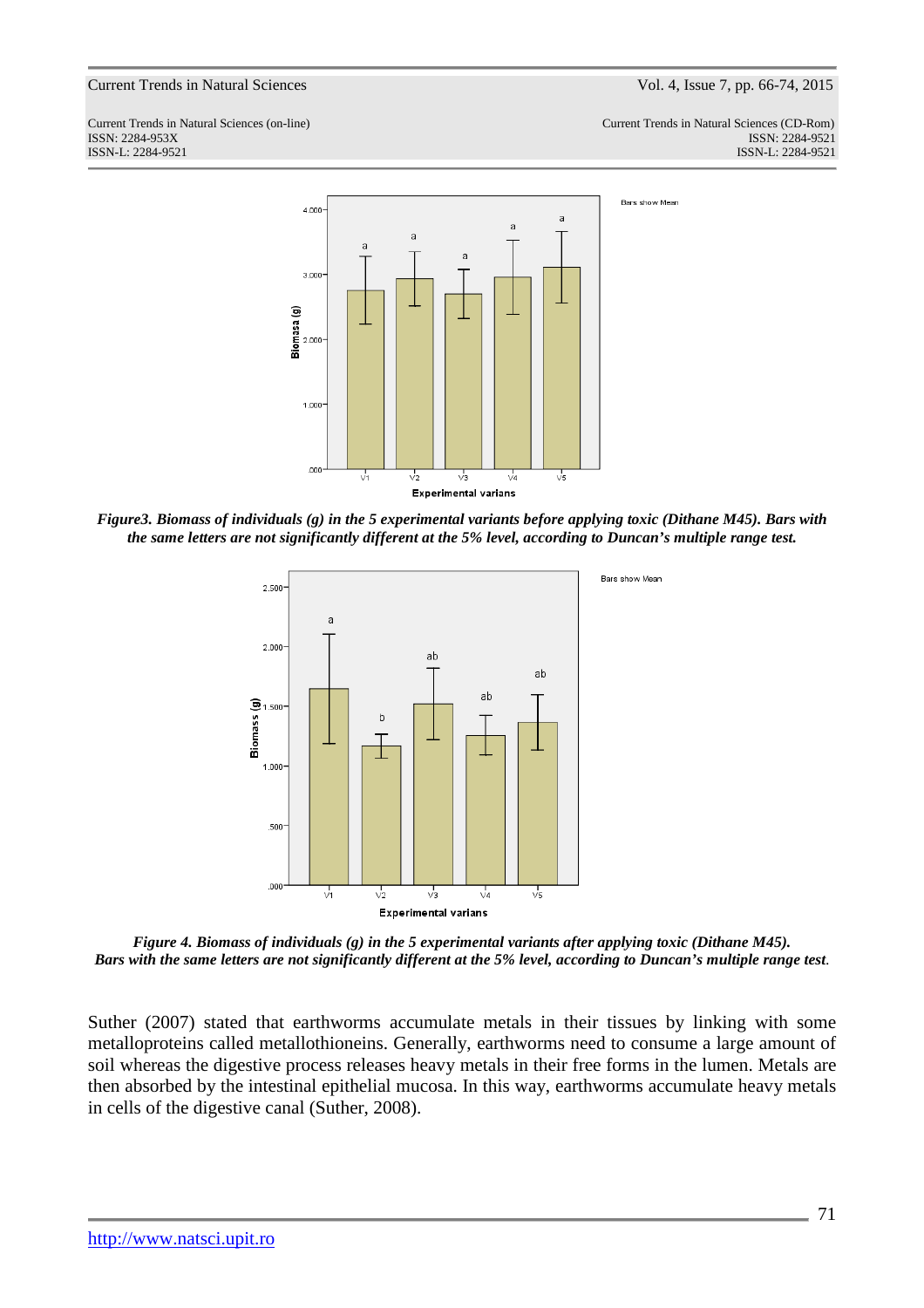

*Figure 5. Trend line of Mn amount (ppm) bioaccumulated by earthworms depending on Dithane M45 concentration (V1 =250 mg·Kg-1; V2 =200mg·Kg-1; V3 =150 mg·Kg-1; V= 100mg·Kg-1; V5 = control variant).* 

As regards the amount of Zn (fig.6), there was a significant positive correlation between the concentration of toxic and the amount of Zn bioaccumulated by earthworms ( $R^2$ =0.937; p<0.0001). For a concentration of  $250mg \cdot Kg^{-1}$  (V1), the amount of Zn bioaccumulated by earthworms was 238.9080 ppm and 193.7140 ppm for the concentration of  $200mg \cdot Kg^{-1}(V2)$ . The lowest amounts of bio-accumulated Zn were recorded in the experimental variants V3 (163.8800 ppm) and V4 (120.6320 ppm). Results are in agreement with Enuneku, AA & Ayobahan, S.U., (2014) who stated that the highest bioaccumulation of metals in earthworms produced in the highest concentration of toxic.



*Figure 6. Trend line of Zn amount (ppm) bioaccumulated by earthworms depending on Dithane M45 concentration (V1=250mg·Kg-1; V2 = 200mg·Kg-1; V3=150mg·Kg-1; V=100mg·Kg-1; V5=control variant).*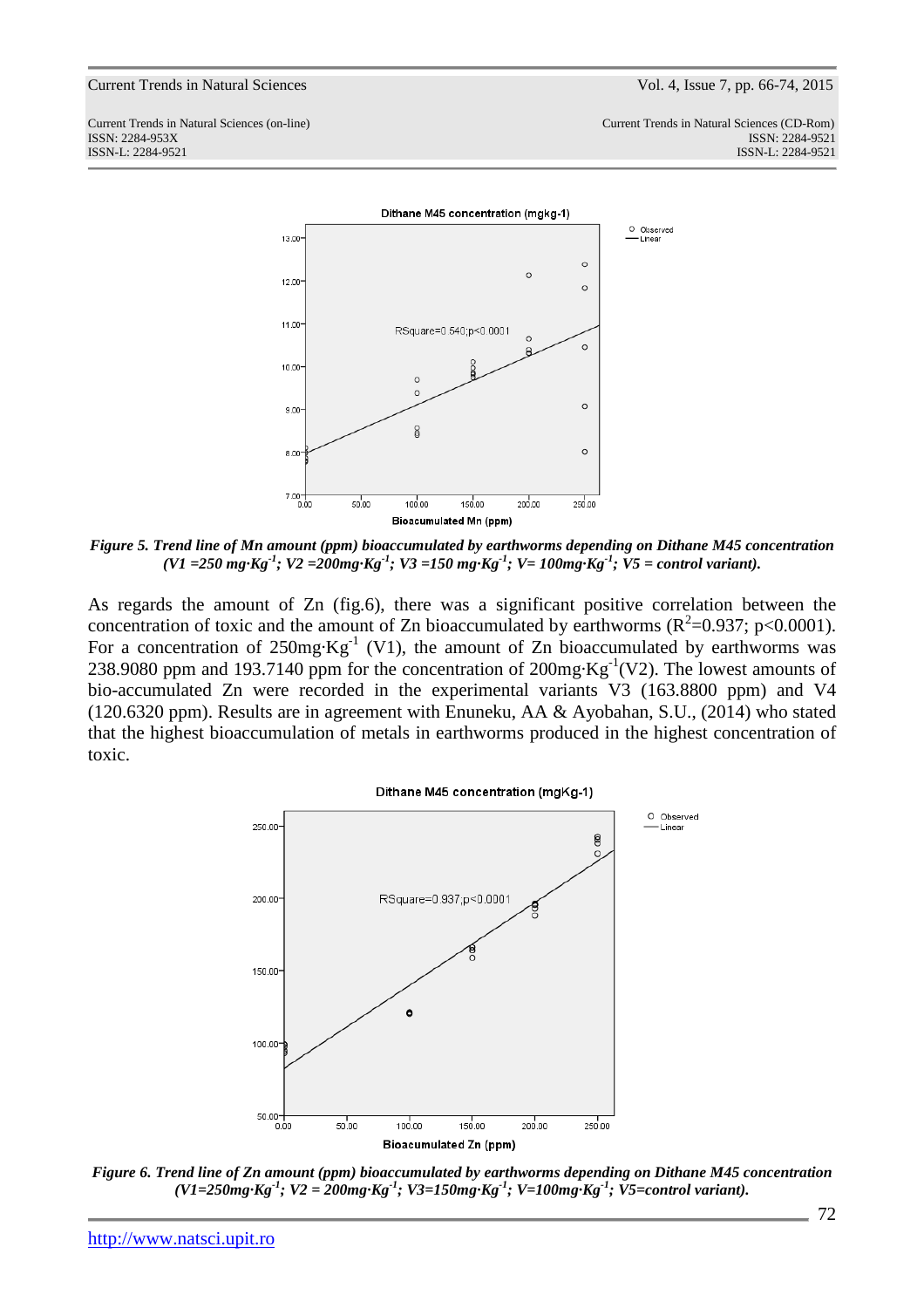### **4. CONCLUSIONS**

Results of the present study show that survival rate decreased in higher concentrations of toxic  $(250mg \cdot Kg^{-1}/dry \text{ soil}, 200mg \cdot Kg^{-1}/dry \text{ soil})$ . Individual biomass after applying toxic was followed by a significant decrease in experimental variants. Bioaccumulation of metals in earthworms increases with increasing concentration of toxic.

### **5. ACKNOWLEDGEMENTS**

This work of autors, was supported by the strategic grant POSDRU/159/1.5/S/138963 - PERFORM, cofinanced by the European Social Fund – Investing in People, within the Sectoral Operational Programme Human Resources Development 2007-2013.

#### **6. REFERENCES**

- Abbiramy, K.S., Ronald, R.P., Paramanandham, J. (2014). Validation of tropical artificial soil by chronic toxicity studies on Eisenia fetida against superphosphate, *International Letters of Natural Sciences,* 8(1), 31-40
- ATSDR, (2008). Draft toxicological profile for manganese. Agency for toxic substances and disease registry. Division of toxicology and environmental medicine/applied toxicology branch*,* Atlanta, Georgia. 151p.
- Blouin M, Hodson, M.E., Delgado, E.A, Baker, G., Brussaard, L., Butt, K.R., Dai, J., Dendooven, L., Peres, G., Tondoh, J.E., Cluzeau, D., Brun, J.J. (2013). A review of earthworm impact on soil function and ecosystem services*, Eur J Soil Sci 64,* 161-182.
- Broadley M.R., White P,J., Hammond J.P., Zelko, I., Lux, A. (2007). Zinc in plants. *Journal compilation © New Phytologist, 173*, 677–702
- Cicad (2004). Manganese and its compounds: environmental aspects. Concise international chemical assessment document 63. WHO, Geneva, Switzerland. Retrieved august 25, 2013 from http://www.who.int/ipcs/publications/cicad/cicad63\_rev\_1.pdf.
- De Boer, T.E., Taş, N., Braster, M., Temminghoff, E.J.M., Röling, W.F.M., Roelofs, D. (2011). The influence of longterm copper contaminated agricultural soil at different pH levels on microbial communities and springtail transcriptional regulation, *Environ Sci Technol 46,* 60-68.
- Edwards, C.A., Arancon, N.Q. (2004). The use of earthworms in the breakdown of organic wastes to produce vermicomposts and animal feed protein. In: Edwards CA. (ed) Earthworm Ecology, 2nd edn. CRC Press LLC, Florida, pp 345-379.
- Eftekhari, A., Valadabadi, A. , Shiranirad, A., Samdaliri, M., Mobasser, H., Daneshian, J. (2013). Role of earthworm on bioremeiation of heavy metals (lead and cadmium) in two varieties of maize (Zea MaysL.), *Annals of Biological Research, 4(8)*, 42-45.
- Enuneku, A.A., Ayobahan, S.U.(2014). Sublethal Toxic effects of spent Oil Based Drilling Mud and Cuttings to Earthworm Aporrectodea Longa**.** *J. Appl. Sci. Environ. Manage,* 18(4), 615-620.
- Frampton, G.K., Jansch, S., J. J., Scott-Fordsmand, Rombke, J., & Van den Brink P.J. (2006). Effects of pesticides on soil invertebrates in laboratory studies: a review and analysis using species sensitivity distributions, *Environmental Toxicology and Chemistry,* 25(9), 2480–2489.
- Hartenstein, R, Neuhauser, E.F., Narahara, A. (1981). Effects of heavy metal and other elemental additives to activated sludge on growth of Eisenia foetida, *J Environ Qual 10,* 372–376
- Iglesias, J, Castillejo, J, Castro, R. (2003). The effects of repeated applications of the molluscicide metaldehyde and the biocontrol nematode, Phasmarhabditis hermaphrodita on molluscs, earthworms, nematodes, acarids and collembolans: a two-year study in northwest Spain. *Pest Manag Sci 59,* 1217–1224.
- Jager, T., Fleuren R.H.L.J., Hogendoorn, E.A., De Korte, G. (2003). Elucidating the routes of exposure for organic chemicals in the earthworm, Eisenia andrei (Oligochaeta). *Environ Sci Technol 37,* 3399-3404.
- Kuperman, R.G., Checkai, R.T., Simini, M., Phillips, C.T. (2004). Manganese toxicity in soil for Eisenia fetida, Enchytraeus crypticus (Oligochaeta), and Folsomia candida (Collembola). *Ecotoxicol Environ Saf 57*, 48–53.
- Langdon, C.J., Hodson, M.E., Arnold, R.E., Black, S.(2005). Survival, Pb-uptake and behaviour of three species of earthworm in Pb treated soils determined using an OECD-style toxicity test and a soil avoidance test. *Environ Pollut 138,* 368-375.
- Lock, K., Janssen, C.R. (2001). Zinc and cadmium body burdens in terrestrial Oligochaetes: Use and significance in environmental risk assessment*. Environ Toxicol Chem 20,* 2067-2072.
- Millaleo, R, Reyes-Diaz, M., Ivanov, A.G., Mora, M.L., Alberdi, M. (2010). Manganese as essential and toxic element for plants: transport, accumulation and resistance mechanisms*. J Soil Sci Plant Nutr 10*, 470–481.